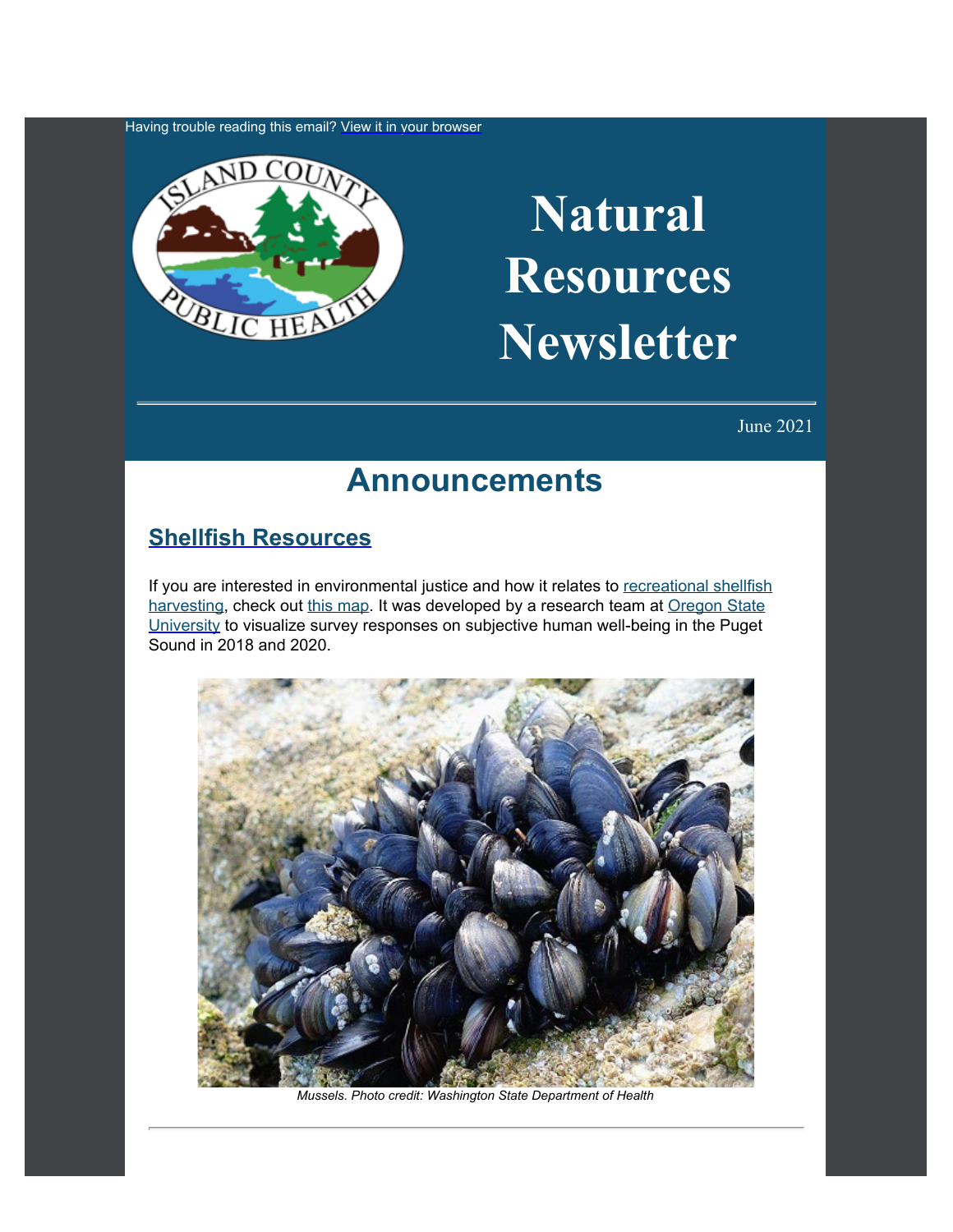## **Programmatic Updates**

### **[Island Local Integrating](https://www.islandcountywa.gov/Health/DNR/ILIO/Pages/Home.aspx?utm_content=&utm_medium=email&utm_name=&utm_source=govdelivery&utm_term=) [Organization \(ILIO\)](https://www.islandcountywa.gov/Health/DNR/ILIO/Pages/Home.aspx?utm_content=&utm_medium=email&utm_name=&utm_source=govdelivery&utm_term=)**

The ILIO Technical Committee will hold its next meeting on Tuesday, July 13 from 1-3pm via Zoom.

The [Puget Sound Partnership](https://www.psp.wa.gov/index.php?utm_content=&utm_medium=email&utm_name=&utm_source=govdelivery&utm_term=) (PSP) Leadership Council approved [desired](https://lnks.gd/l/eyJhbGciOiJIUzI1NiJ9.eyJidWxsZXRpbl9saW5rX2lkIjoxMDAsInVyaSI6ImJwMjpjbGljayIsImJ1bGxldGluX2lkIjoiMjAyMTA1MTcuNDA1ODI4MDEiLCJ1cmwiOiJodHRwczovL2djYzAyLnNhZmVsaW5rcy5wcm90ZWN0aW9uLm91dGxvb2suY29tLz91cmw9aHR0cHMlM0ElMkYlMkZ3d3cucHNwLndhLmdvdiUyRnByaW9yaXR5LW91dGNvbWVzLnBocCZkYXRhPTA0JTdDMDElN0Nkb24uZ291cmxpZSU0MHBzcC53YS5nb3YlN0MwM2MwYzYxYTYxNzM0ZjA3ODNkODA4ZDkwZTRjYTc5NyU3QzExZDBlMjE3MjY0ZTQwMGE4YmEwNTdkY2MxMjdkNzJkJTdDMCU3QzAlN0M2Mzc1NTY1NDQ2NDk5Mjk2ODQlN0NVbmtub3duJTdDVFdGcGJHWnNiM2Q4ZXlKV0lqb2lNQzR3TGpBd01EQWlMQ0pRSWpvaVYybHVNeklpTENKQlRpSTZJazFoYVd3aUxDSlhWQ0k2TW4wJTNEJTdDMTAwMCZzZGF0YT0lMkZscFMxV2o3cVhueXdLZm9STkdIazdYZmNhVnRPc09lMUNHYUg1YkRUaWslM0QmcmVzZXJ2ZWQ9MCJ9.qt7SC1L6wD7mBLj20xMI8CKeOFqPcfEkd8jC6iQOdNo/s/1099189490/br/106473146386-l?utm_content=&utm_medium=email&utm_name=&utm_source=govdelivery&utm_term=) [outcomes for](https://lnks.gd/l/eyJhbGciOiJIUzI1NiJ9.eyJidWxsZXRpbl9saW5rX2lkIjoxMDAsInVyaSI6ImJwMjpjbGljayIsImJ1bGxldGluX2lkIjoiMjAyMTA1MTcuNDA1ODI4MDEiLCJ1cmwiOiJodHRwczovL2djYzAyLnNhZmVsaW5rcy5wcm90ZWN0aW9uLm91dGxvb2suY29tLz91cmw9aHR0cHMlM0ElMkYlMkZ3d3cucHNwLndhLmdvdiUyRnByaW9yaXR5LW91dGNvbWVzLnBocCZkYXRhPTA0JTdDMDElN0Nkb24uZ291cmxpZSU0MHBzcC53YS5nb3YlN0MwM2MwYzYxYTYxNzM0ZjA3ODNkODA4ZDkwZTRjYTc5NyU3QzExZDBlMjE3MjY0ZTQwMGE4YmEwNTdkY2MxMjdkNzJkJTdDMCU3QzAlN0M2Mzc1NTY1NDQ2NDk5Mjk2ODQlN0NVbmtub3duJTdDVFdGcGJHWnNiM2Q4ZXlKV0lqb2lNQzR3TGpBd01EQWlMQ0pRSWpvaVYybHVNeklpTENKQlRpSTZJazFoYVd3aUxDSlhWQ0k2TW4wJTNEJTdDMTAwMCZzZGF0YT0lMkZscFMxV2o3cVhueXdLZm9STkdIazdYZmNhVnRPc09lMUNHYUg1YkRUaWslM0QmcmVzZXJ2ZWQ9MCJ9.qt7SC1L6wD7mBLj20xMI8CKeOFqPcfEkd8jC6iQOdNo/s/1099189490/br/106473146386-l?utm_content=&utm_medium=email&utm_name=&utm_source=govdelivery&utm_term=) [Puget Sound recovery,](https://lnks.gd/l/eyJhbGciOiJIUzI1NiJ9.eyJidWxsZXRpbl9saW5rX2lkIjoxMDAsInVyaSI6ImJwMjpjbGljayIsImJ1bGxldGluX2lkIjoiMjAyMTA1MTcuNDA1ODI4MDEiLCJ1cmwiOiJodHRwczovL2djYzAyLnNhZmVsaW5rcy5wcm90ZWN0aW9uLm91dGxvb2suY29tLz91cmw9aHR0cHMlM0ElMkYlMkZ3d3cucHNwLndhLmdvdiUyRnByaW9yaXR5LW91dGNvbWVzLnBocCZkYXRhPTA0JTdDMDElN0Nkb24uZ291cmxpZSU0MHBzcC53YS5nb3YlN0MwM2MwYzYxYTYxNzM0ZjA3ODNkODA4ZDkwZTRjYTc5NyU3QzExZDBlMjE3MjY0ZTQwMGE4YmEwNTdkY2MxMjdkNzJkJTdDMCU3QzAlN0M2Mzc1NTY1NDQ2NDk5Mjk2ODQlN0NVbmtub3duJTdDVFdGcGJHWnNiM2Q4ZXlKV0lqb2lNQzR3TGpBd01EQWlMQ0pRSWpvaVYybHVNeklpTENKQlRpSTZJazFoYVd3aUxDSlhWQ0k2TW4wJTNEJTdDMTAwMCZzZGF0YT0lMkZscFMxV2o3cVhueXdLZm9STkdIazdYZmNhVnRPc09lMUNHYUg1YkRUaWslM0QmcmVzZXJ2ZWQ9MCJ9.qt7SC1L6wD7mBLj20xMI8CKeOFqPcfEkd8jC6iQOdNo/s/1099189490/br/106473146386-l?utm_content=&utm_medium=email&utm_name=&utm_source=govdelivery&utm_term=) which articulate what is needed to protect and restore habitat, improve water quality, protect the food web and imperiled species, prevent the worst effects of climate change, and ensure human wellbeing. This is open for public comment until Friday, June 25. [Click here](https://lnks.gd/l/eyJhbGciOiJIUzI1NiJ9.eyJidWxsZXRpbl9saW5rX2lkIjoxMDEsInVyaSI6ImJwMjpjbGljayIsImJ1bGxldGluX2lkIjoiMjAyMTA1MTcuNDA1ODI4MDEiLCJ1cmwiOiJodHRwczovL3d3dy5wc3Aud2EuZ292L2lkZW50aWZ5aW5nLXN0cmF0ZWdpZXMucGhwIn0.tV-PVXxVwfIhqjD9KsZqLpKvWZ-37otEPmdWsv7MTIo/s/1099189490/br/106473146386-l?utm_content=&utm_medium=email&utm_name=&utm_source=govdelivery&utm_term=) to access the draft list of strategies for achieving desired outcomes as well as instructions for providing feedback.

[The Toxics in Fish](https://pugetsoundestuary.wa.gov/2021/06/02/the-toxics-in-fish-strategy-is-out-on-the-street/?utm_content=&utm_medium=email&utm_name=&utm_source=govdelivery&utm_term=) [Strategy is out on the street!](https://pugetsoundestuary.wa.gov/2021/06/02/the-toxics-in-fish-strategy-is-out-on-the-street/?utm_content=&utm_medium=email&utm_name=&utm_source=govdelivery&utm_term=) After four years of highly collaborative work with a multitude of partners, the Toxics in Fish Implementation Strategy has been published by the [Stormwater Strategic](https://www.psp.wa.gov/strategic-initiatives-leads.php?utm_content=&utm_medium=email&utm_name=&utm_source=govdelivery&utm_term=) [Initiative Lead](https://www.psp.wa.gov/strategic-initiatives-leads.php?utm_content=&utm_medium=email&utm_name=&utm_source=govdelivery&utm_term=) Team. It can be found in PSP's [Public Box](https://pspwa.box.com/s/q1rueyrajn7kgp7gfkal65k0h87cwcpx?utm_content=&utm_medium=email&utm_name=&utm_source=govdelivery&utm_term=). This includes all appendices, narratives, and supporting science and state of knowledge documentation.



*Photo credit: Washington Stormwater Center (click image for source page)*

Check out **ILIO's website** for meeting agendas and minutes.

### **[Marine Resources Committee \(MRC\)](https://www.islandcountymrc.org/?utm_content=&utm_medium=email&utm_name=&utm_source=govdelivery&utm_term=)**

The MRC will hold its next meeting on Tuesday, July 6 from 3-5pm via Zoom.

Check out [this Make a Difference](https://www.whidbeycd.org/uploads/1/1/6/8/11683986/mad_june_2021.pdf?utm_content=&utm_medium=email&utm_name=&utm_source=govdelivery&utm_term=) [Column article](https://www.whidbeycd.org/uploads/1/1/6/8/11683986/mad_june_2021.pdf?utm_content=&utm_medium=email&utm_name=&utm_source=govdelivery&utm_term=) in *Whidbey Weekly*, written by MRC's own Andi Kopit! In this article, Andi provides information about plastics, and ways to reduce plastic waste. She also gives instructions for a fun family activity that you can do while cleaning up the beach.

Bull kelp monitoring season is here! Bull kelp (*Nereocystis luetkeana*) forests are important habitats for all types of marine animals. Endangered and threatened species, such as pinto abalone and yelloweye rockfish, depend on bull kelp forests for shelter and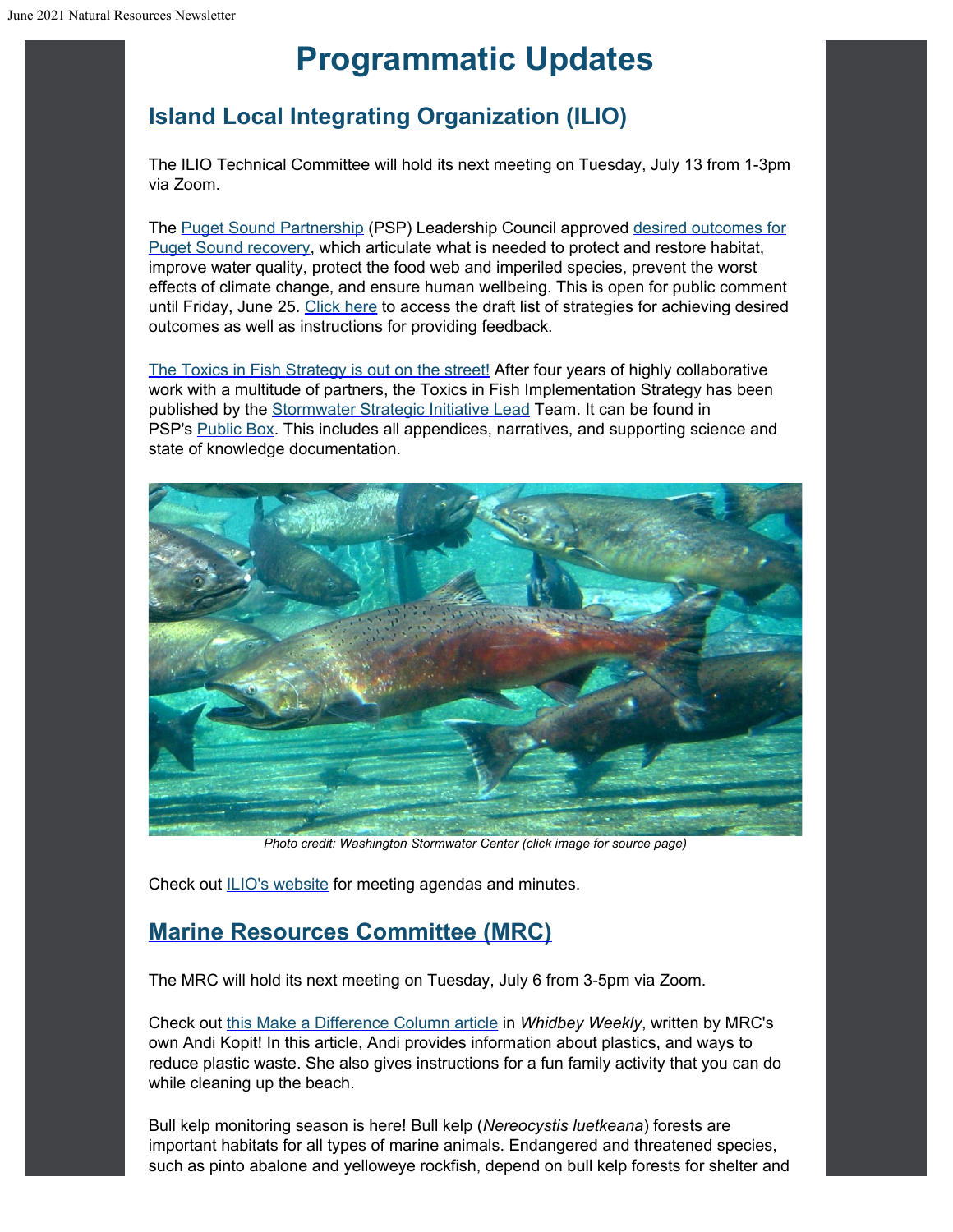nutrients. Animals critical to the food web, such as herring, use bull kelp forests for protection and food during certain life stages. Each year during the bull kelp growing season, volunteers map these bull kelp forests and collect data. Learn more [here](https://www.islandcountymrc.org/projects/bull-kelp-monitoring/?utm_content=&utm_medium=email&utm_name=&utm_source=govdelivery&utm_term=).



*Bull Kelp Monitoring. Photo credit: Kelly Zupich*

MRC's Forage Fish monitoring teams are getting back out on the beach, **and the program is looking for more volunteers!** Monitoring for forage fish eggs provides important data that contributes to the health of marine life. If volunteering to be a part of this community science effort is something that piques your interest, please contact Ann Prusha at [a.prusha@islandcountywa.gov](mailto:a.prusha@islandcountywa.gov) or 360-678-2347.

Be sure to check [MRC's website](https://www.islandcountymrc.org/meetings-events/?utm_content=&utm_medium=email&utm_name=&utm_source=govdelivery&utm_term=) for upcoming meetings, agendas, and minutes.

#### **[Salmon Recovery](https://www.islandcountywa.gov/Health/DNR/Salmon/Pages/Home.aspx?utm_content=&utm_medium=email&utm_name=&utm_source=govdelivery&utm_term=)**

The Salmon Recovery Technical and Citizen Committee (SRTCC) will hold its next meeting on at 1pm on Wednesday, July 21 at Cornet Bay.

If you are able to provide a business perspective to salmon recovery, SRTCC can benefit greatly from your experience! SRTCC is looking for a member who is able to serve by helping the group view salmon recovery through a business/economic lens. Please contact Dawn Spilsbury Pucci at [d.pucci@islandcountywa.gov](mailto:d.pucci@islandcountywa.gov) if you or someone you know is interested in this opportunity.

Be sure to check out the **Salmon Recovery website** for meeting information and minutes.

### **Resources and Interesting Reads**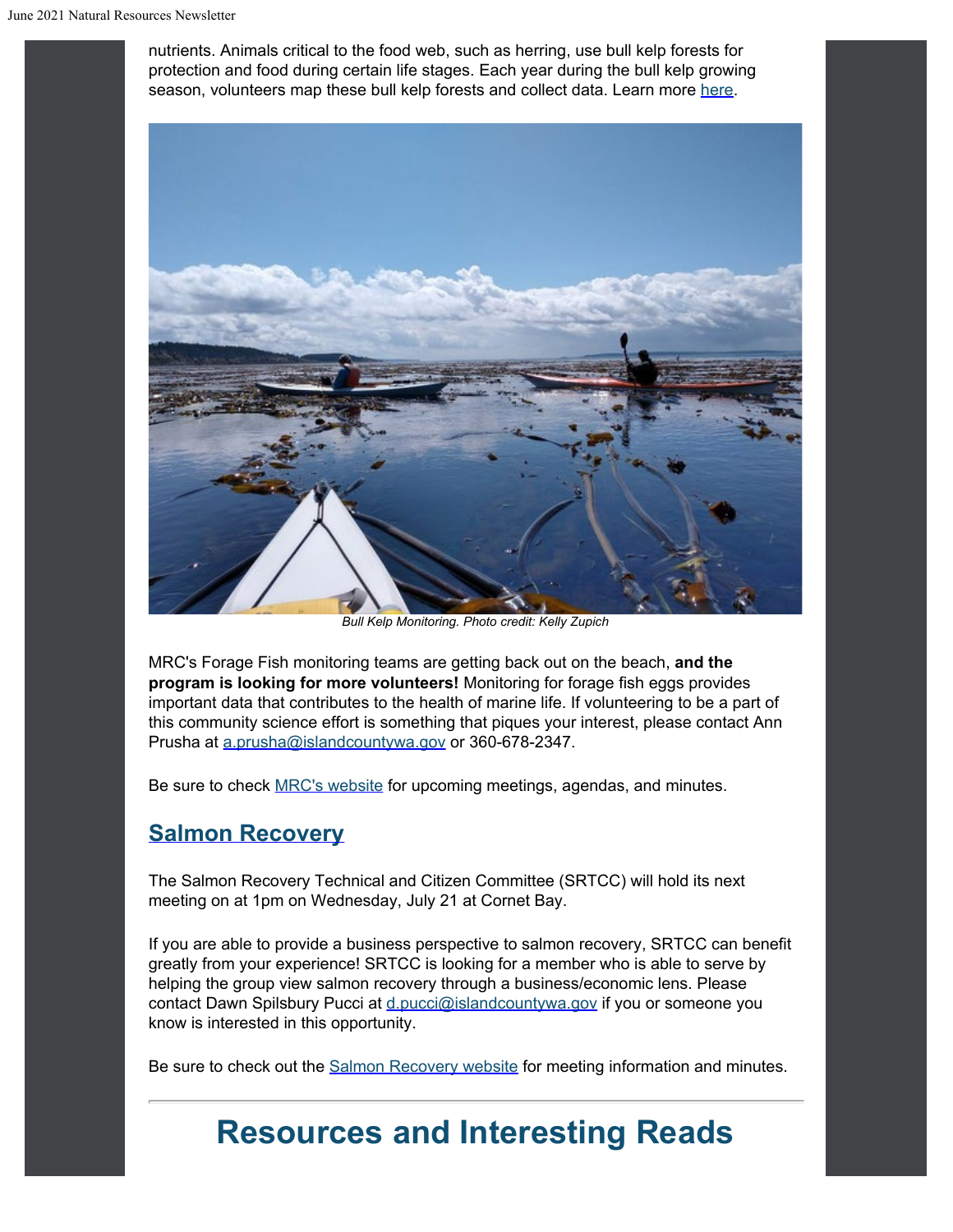#### **Local News**

The U.S. House of Representatives voted to pass the Promoting United Government Efforts to Save Our Sound (PUGET SOS) Act of 2021. The PUGET SOS Act would enhance the federal government's role and investment in Puget Sound, the nation's largest estuary by volume. Read all about it [here.](https://kilmer.house.gov/news/press-releases/house-passes-kilmer-strickland-bill-to-bolster-puget-sound-restoration-and-recovery-efforts?utm_content=&utm_medium=email&utm_name=&utm_source=govdelivery&utm_term=)

Following an extremely dry couple of months, the [Washington State](https://ecology.wa.gov/?utm_content=&utm_medium=email&utm_name=&utm_source=govdelivery&utm_term=) [Department of](https://ecology.wa.gov/?utm_content=&utm_medium=email&utm_name=&utm_source=govdelivery&utm_term=) [Ecology](https://ecology.wa.gov/?utm_content=&utm_medium=email&utm_name=&utm_source=govdelivery&utm_term=) (Ecology) issued a drought advisory for most of Washington state in May. As we head into the summer, you can read about state drought conditions [here](https://ecology.wa.gov/Water-Shorelines/Water-supply/Water-availability/Statewide-conditions/Drought-response/Drought-conditions?utm_content=&utm_medium=email&utm_name=&utm_source=govdelivery&utm_term=).

### **Funding Opportunities**

The [Washington Department](https://wdfw.wa.gov/?utm_content=&utm_medium=email&utm_name=&utm_source=govdelivery&utm_term=) [of Fish and Wildlife](https://wdfw.wa.gov/?utm_content=&utm_medium=email&utm_name=&utm_source=govdelivery&utm_term=) (WDFW) is has announced its inaugural [Watchable Wildlife](https://wdfw.wa.gov/get-involved/watchable-wildlife-grants?utm_content=&utm_medium=email&utm_name=&utm_source=govdelivery&utm_term=) [Grant program](https://wdfw.wa.gov/get-involved/watchable-wildlife-grants?utm_content=&utm_medium=email&utm_name=&utm_source=govdelivery&utm_term=) for individuals, non-profits, schools, and local and county governments. WDFW will accept grant applications for projects that create, improve, increase, and/or promote opportunities for communities to view wildlife. Applications are due by Sunday, July 25.

Washington counties, cities, and towns with a Shoreline Master Program will be eligible to apply for the Shoreline Master Program Competitive Grant Pilot Program through Ecology. The application period opens on September 1, and more information will be made available before then. There will be two optional pre-application workshops. The first will be Tuesday, July 13 at 10:30am (register [here](https://watech.webex.com/mw3300/mywebex/default.do?main_url=https%3A%2F%2Fwatech.webex.com%2Fec3300%2Feventcenter%2Fevent%2FeventAction.do%3FEMK%3D4832534b00000005babca03516cb0abb6ca289aaef418983038a02f94563e2a5b6cdca3a3c7d32ab%26confViewID%3D194029070796759455%26encryptTicket%3DSDJTSwAAAAWRYfsmSNElgMuztA56ahGQlqxAPwJH0w53Df-UlgCFuw2%26siteurl%3Dwatech%26theAction%3Ddetail%26utm_content%3D%26utm_medium%3Demail%26utm_name%3D%26utm_source%3Dgovdelivery%26utm_term%3D&nomenu=true&rnd=0.6761780044370983&service=6&siteurl=watech&utm_content=&utm_medium=email&utm_name=&utm_source=govdelivery&utm_term=)), and the second will be Thursday, August 12 at 1pm (register [here](https://watech.webex.com/mw3300/mywebex/default.do?main_url=https%3A%2F%2Fwatech.webex.com%2Fec3300%2Feventcenter%2Fevent%2FeventAction.do%3FEMK%3D4832534b00000005ddf95d152fcc874f927bef0fa5564208f1738991364a45142b1d928ca9952fdb%26confViewID%3D194033756051383023%26encryptTicket%3DSDJTSwAAAAVIN3FHXKb0f18X4hknY1bdZ979MjFAVnndYGxD0TJPgA2%26siteurl%3Dwatech%26theAction%3Ddetail%26utm_content%3D%26utm_medium%3Demail%26utm_name%3D%26utm_source%3Dgovdelivery%26utm_term%3D&nomenu=true&rnd=0.9088217095077006&service=6&siteurl=watech&utm_content=&utm_medium=email&utm_name=&utm_source=govdelivery&utm_term=)).

#### **Learn**

The [Northwest Straits](https://nwstraitsfoundation.org/?utm_content=&utm_medium=email&utm_name=&utm_source=govdelivery&utm_term=) [Foundation](https://nwstraitsfoundation.org/?utm_content=&utm_medium=email&utm_name=&utm_source=govdelivery&utm_term=) (NWSF) and WDFW are hosting a free online crabbing workshop on Wednesday, June 30 from 6-7pm. Register [here](https://us02web.zoom.us/webinar/register/WN_JhA_SKlnRcy-1Qt07P_SBQ?utm_content=&utm_medium=email&utm_name=&utm_source=govdelivery&utm_term=).



*Image from NWSF*

The [University of](https://www.tacoma.uw.edu/?utm_content=&utm_medium=email&utm_name=&utm_source=govdelivery&utm_term=) [Washington \(UW\) Tacoma](https://www.tacoma.uw.edu/?utm_content=&utm_medium=email&utm_name=&utm_source=govdelivery&utm_term=) is hosting a virtual [International Conference](https://web.cvent.com/event/930867c6-cb37-48f8-b2e0-e7f361d941ab/summary?utm_content=&utm_medium=email&utm_name=&utm_source=govdelivery&utm_term=) [on Emerging Contaminants \(EMCON\) conference](https://web.cvent.com/event/930867c6-cb37-48f8-b2e0-e7f361d941ab/summary?utm_content=&utm_medium=email&utm_name=&utm_source=govdelivery&utm_term=) focused on emerging contaminants occurrence, fate, transport, and effects on Monday-Tuesday, September 13-14. It will cover stormwater, roadway runoff, microplastics, and 6PPD, and other Pacific Northwest topics. Learn more and register [here](https://web.cvent.com/event/930867c6-cb37-48f8-b2e0-e7f361d941ab/summary?utm_content=&utm_medium=email&utm_name=&utm_source=govdelivery&utm_term=).

Did you miss the Washington State Municipal Stormwater Conference this year? You can still watch all the sessions [here.](https://www.wastormwatercenter.org/permit-assistance/municipal/municon2021/?utm_content=&utm_medium=email&utm_name=&utm_source=govdelivery&utm_term=) The [Washington Stormwater](https://www.wastormwatercenter.org/?utm_content=&utm_medium=email&utm_name=&utm_source=govdelivery&utm_term=) [Center](https://www.wastormwatercenter.org/?utm_content=&utm_medium=email&utm_name=&utm_source=govdelivery&utm_term=) also has a [YouTube](https://www.youtube.com/channel/UCuVzz3DSGC7N0cA6cI0E99g?utm_content=&utm_medium=email&utm_name=&utm_source=govdelivery&utm_term=) [Channel](https://www.youtube.com/channel/UCuVzz3DSGC7N0cA6cI0E99g?utm_content=&utm_medium=email&utm_name=&utm_source=govdelivery&utm_term=) with a wealth of content.

In May, the [Pacific States/British](https://oilspilltaskforce.org/?utm_content=&utm_medium=email&utm_name=&utm_source=govdelivery&utm_term=) [Columbia Oil Spill Task Force](https://oilspilltaskforce.org/?utm_content=&utm_medium=email&utm_name=&utm_source=govdelivery&utm_term=) sponsored a Salish Sea Green Boating Webinar. You can [watch the recorded](https://youtu.be/4_thD-09EhE?utm_content=&utm_medium=email&utm_name=&utm_source=govdelivery&utm_term=) [webinar](https://youtu.be/4_thD-09EhE?utm_content=&utm_medium=email&utm_name=&utm_source=govdelivery&utm_term=) here.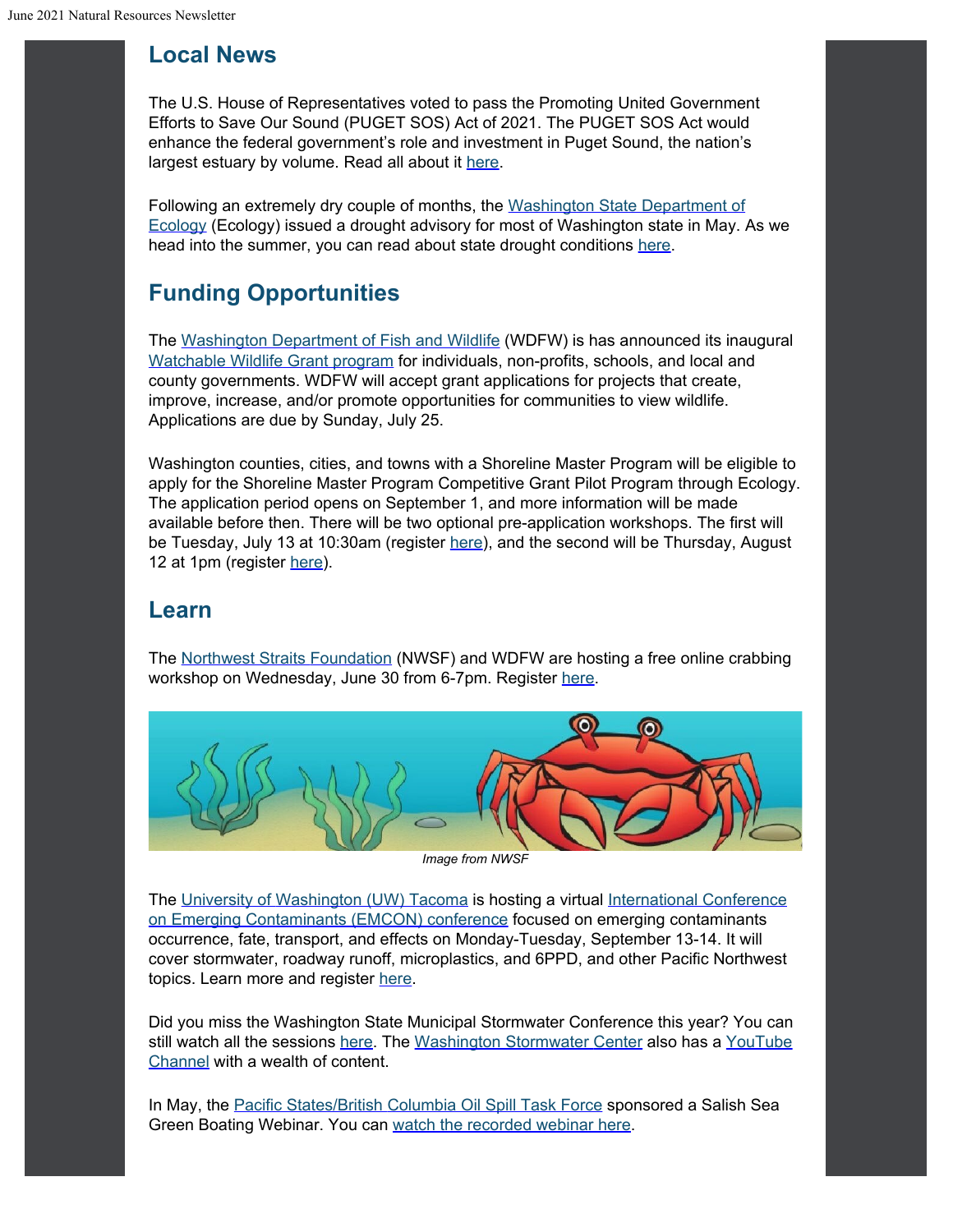"Communicating the effects of climate change such as sea level rise can be a daunting task, especially when the change is gradual and the most severe impacts are still years away." Read [this article](https://goodtimes.sc/santa-cruz-news/researchers-virtual-reality-show-sea-level-rise/?utm_content=&utm_medium=email&utm_name=&utm_source=govdelivery&utm_term=) to learn about how researchers use virtual reality to show the dangers of sea level rise in Santa Cruz, California.

#### **Act!**

The virtual [Salish Sea Ecosystem](https://salishseaconference.com/?utm_content=&utm_medium=email&utm_name=&utm_source=govdelivery&utm_term=) [Conference](https://salishseaconference.com/?utm_content=&utm_medium=email&utm_name=&utm_source=govdelivery&utm_term=) will be held virtually in April of 2022. They will be making a call for submissions this summer. Visit [here](https://salishseaconference.com/?utm_content=&utm_medium=email&utm_name=&utm_source=govdelivery&utm_term=) for more details.

Want an excuse to visit some amazing coastal sites? Check out NWSF's [Passport To](https://nwstraitsfoundation.org/activities/passport-to-marine-adventure/?eId=faba05b1-a607-4108-956b-14db1ecf5169&eType=EmailBlastContent&utm_content=&utm_medium=email&utm_name=&utm_source=govdelivery&utm_term=) [Marine](https://nwstraitsfoundation.org/activities/passport-to-marine-adventure/?eId=faba05b1-a607-4108-956b-14db1ecf5169&eType=EmailBlastContent&utm_content=&utm_medium=email&utm_name=&utm_source=govdelivery&utm_term=) [Adventure](https://nwstraitsfoundation.org/activities/passport-to-marine-adventure/?eId=faba05b1-a607-4108-956b-14db1ecf5169&eType=EmailBlastContent&utm_content=&utm_medium=email&utm_name=&utm_source=govdelivery&utm_term=)! It's an interactive way to engage with the Salish Sea and its surrounding ecosystem. Visit coastal exploration sites, complete educational activities and win prizes as you explore the Salish Sea like never before.



### **Event Rundown**

| 30               | Wednesday, June NWSF and WDFW are hosting a free online crabbing<br>workshop from 6-7pm. Register here. |
|------------------|---------------------------------------------------------------------------------------------------------|
| Tuesday, July 6  | The MRC will meet via Zoom from 3-5pm.                                                                  |
| Tuesday, July 13 | The ILIO Technical Committee will meet via Zoom from 1-<br>3pm.                                         |
|                  | Wednesday, July 21 SRTCC will meet at Cornet Bay at 1pm.                                                |
|                  | Monday &Tuesday, UW Tacoma is hosting a <u>virtual EMCON conference</u> .<br>September 13 &14           |

Thank you for your interest in [Island County Natural](https://www.islandcountywa.gov/Health/DNR/Pages/Home.aspx?utm_content=&utm_medium=email&utm_name=&utm_source=govdelivery&utm_term=) [Resources](https://www.islandcountywa.gov/Health/DNR/Pages/Home.aspx?utm_content=&utm_medium=email&utm_name=&utm_source=govdelivery&utm_term=).